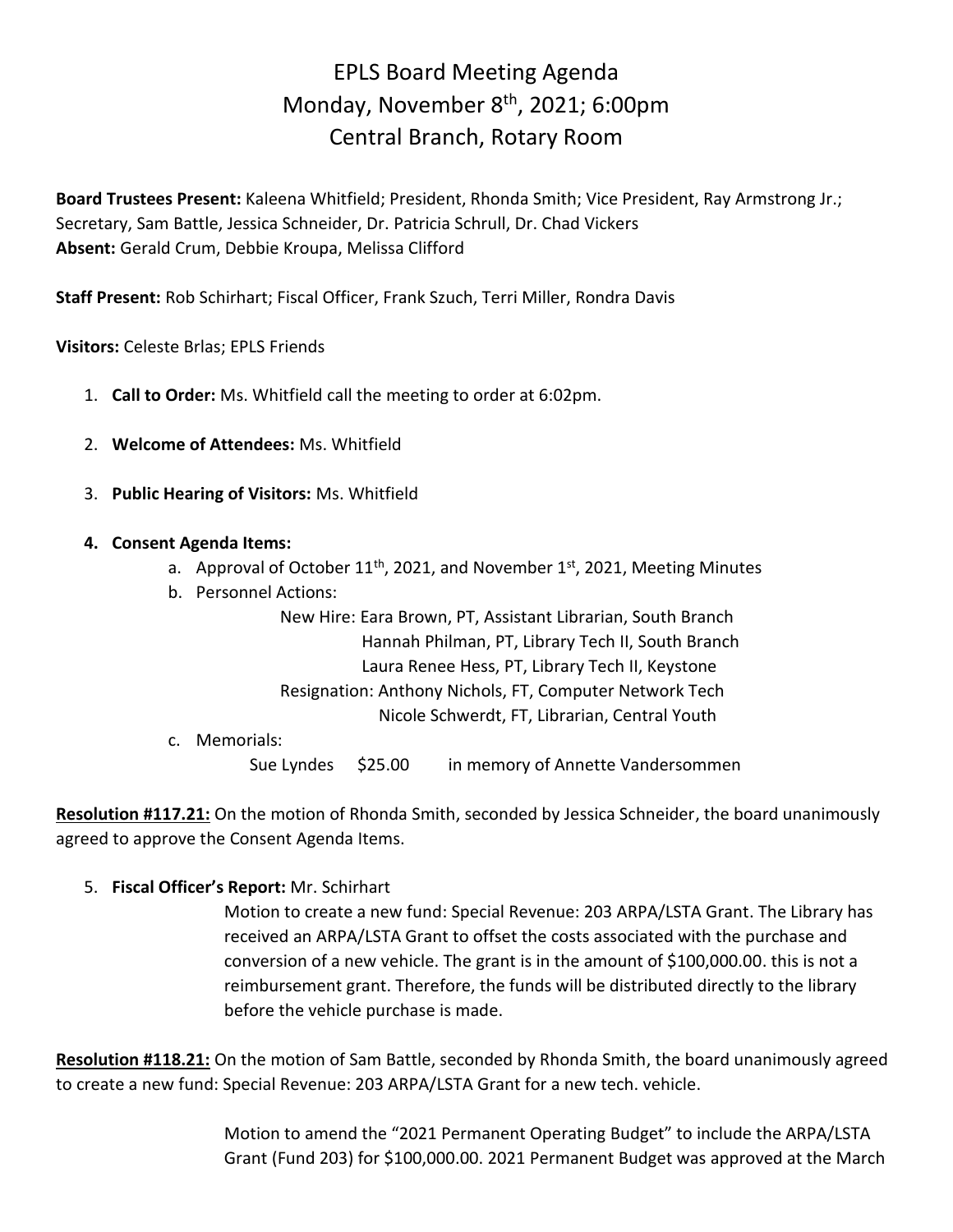2021 meeting. An amended permanent budget is required if the appropriations have changed since the permanent budget was adopted. With the addition of the ARPA/LSTA Grant Fund, the library is required to submit an amended appropriation with the Lorain County Auditor.

**Resolution #119.21:** On the motion of Dr. Patricia Schrull, seconded by Rhonda Smith, the board unanimously agreed to approve the amended 2021 Permanent Operating Budget.

Motion for a FUND-TO-FUND transfer:

From General Fund 101.001.59999 To: Debt Service – 301.000.49999 in the amount of \$293,306.25 From General Fund 101.001.59999 To: Debt Service – 301.000.49999 in the amount of \$335,000.00 Funds received from the county auditor; proceeds collected from real estate taxes from the bond levy. These funds are to pay the interest and principal bonds.

**Resolution #120.21:** On the motion of Dr. Patricia Schrull, seconded by Ray Armstrong Jr., the board unanimously agreed to the FUND-TO-FUND transfer.

**Resolution #121.21:** On the motion of Jessica Schneider, seconded by Ray Armstrong Jr., the board unanimously agreed to approve the Fiscal Officer's Report.

- **6. Director's Report:** None
- 7. **President's Report:** Ms. Whitfield reported Jennifer Starkey's contract for EPLS Director has been signed. She is starting to introduce her to the community.

## **8. Committee Reports:**

**Friends of EPLS** – Celeste Brlas spoke for the EPLS Friends. The book sale was a success. Working on 2022 budget, feels they are good shape for next year.

- **Friends of EPLS Keystone** none
- **Elyria Public Library Foundation** Rhonda Smith spoke for the Foundation. The Foundation is looking to fill a few open positions at the beginning of the new year. Asked if any of the board members would like to consider. They are looking at fundraisers for Spring and Fall of 2022.
- **AD HOC Committee** Dr. Patricia Schrull spoke for the nominating committee. Ballots were handed out and voted on. President Kaleena Whitfield will be stepping down at the end of the year. December meeting will reveal new Officers.

**Resolution #122.21:** On the motion of Ray Armstrong Jr., seconded by Dr. Chad Vickers, the board unanimously agreed to approve the Committee Reports.

- 9. **Old Business:** none
- 10. **New Business:** none